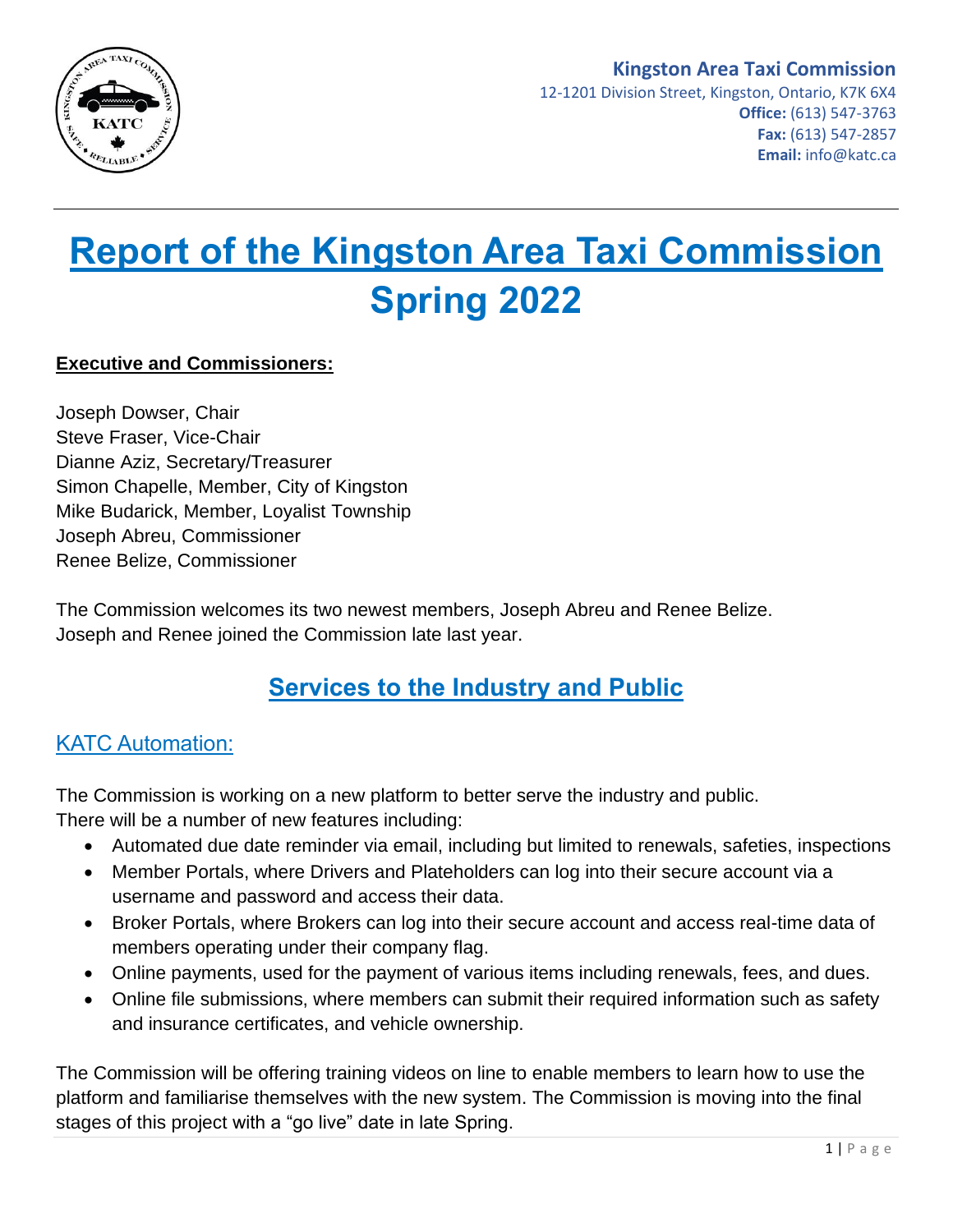

#### KATC Website Enhancements:

The Commission website continues to evolve with added enhancements and functionality for both Industry Members and the Public. The website now offers sign-up portals where individuals can join to receive our eCommunications via email, request delegations, plate verification and more. The Commission encourages everyone to sign up to ensure to important information.

#### KATC Community Centre:

The Commission has a new Community Centre telephone number

(877) 613-TAXI (8294) providing the Industry and Public with access and support. When members of the Industry of Public reach this number they will be greeted by an automated IVR System where they can select from options that direct their call to the appropriate department including reporting of concerns or compliments, make requests and offer suggestions, submit voicemail answers to surveys requested by the Commission or its Committees, and more. This system will be operational by March 31, 2022.

#### New Taxi Plate and Validation Tags:

The Commission approved a new design of the taxi plate and added validation tags, with all design and production costs paid by the Commission. These new plates and tags provide increased security features and visibility including:

- Multi-layered colours and graphics
- Larger plate numbers
- Serial numbers for both plate and tag
- Month and Year colour coded expiry dates
- QR Code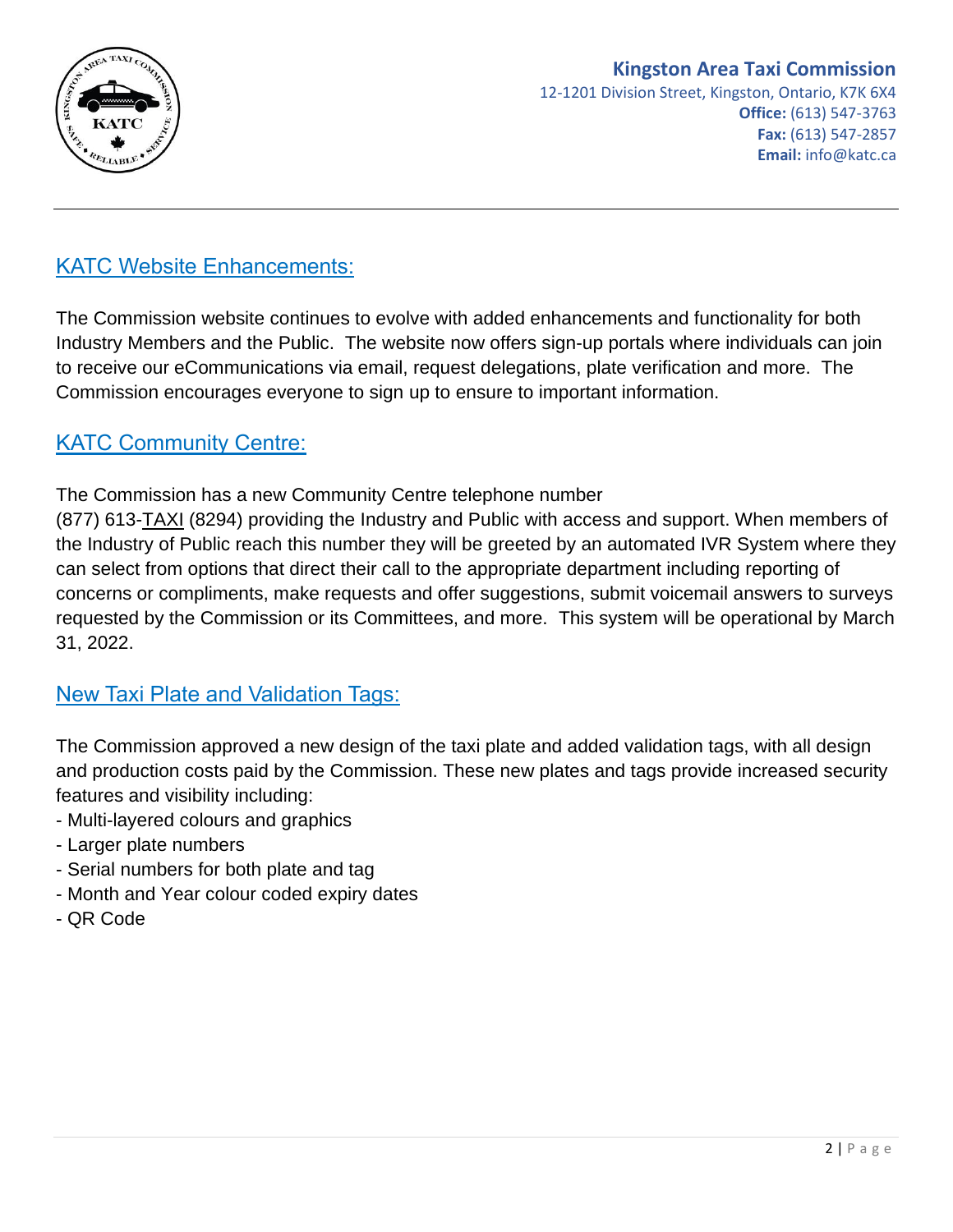

#### **Kingston Area Taxi Commission** 12-1201 Division Street, Kingston, Ontario, K7K 6X4 **Office:** (613) 547-3763 **Fax:** (613) 547-2857 **Email:** info@katc.ca

# **Transportation Network Company By-Law**

Kingston City Council passed a motion on February 16, 2022 as follows:

*"That Council agree in principle to the transfer of administration of By-Law Number 2022-06, A By-Law to Regulate and License Transportation Network Companies in the City of Kingston, to the Kingston and Area Taxi Licensing Commission ("KATC"), subject to the negotiation of a service level agreement satisfactory to the Director of Legal Services; and*

*That Council direct staff of the Legal Services Department to negotiate the service level agreement with KATC and to return to Council for approval and to prepare such by-law amendments as may be required to implement the transfer of administration of By-Law Number 2022-06 to the Kingston and Area Taxi Licensing Commission"*

The Commission is working with the City on the Service Level Agreement.

# **Strategic Planning**

The Commission completed its strategic planning progress in late February.

# **Driver ID Card**

The Commission approved and will pay for a new Driver ID for drivers to place in their cars.

### **Taxi Fares**

In response to concerns raised by the Industry about increased gas costs and general inflation, the Commission convened a special meeting on March 23, 2002 to consider submissions from the Industry and Public on increases to fares and the associated drop rate. The consensus was that there urgently needed to be an increase to assist the industry in dealing with these costs. The Commission passed a Motion to amend their Schedule A, Taxicab Fare and Rates to increase rates and fares in a number of areas. (New Schedule A appended).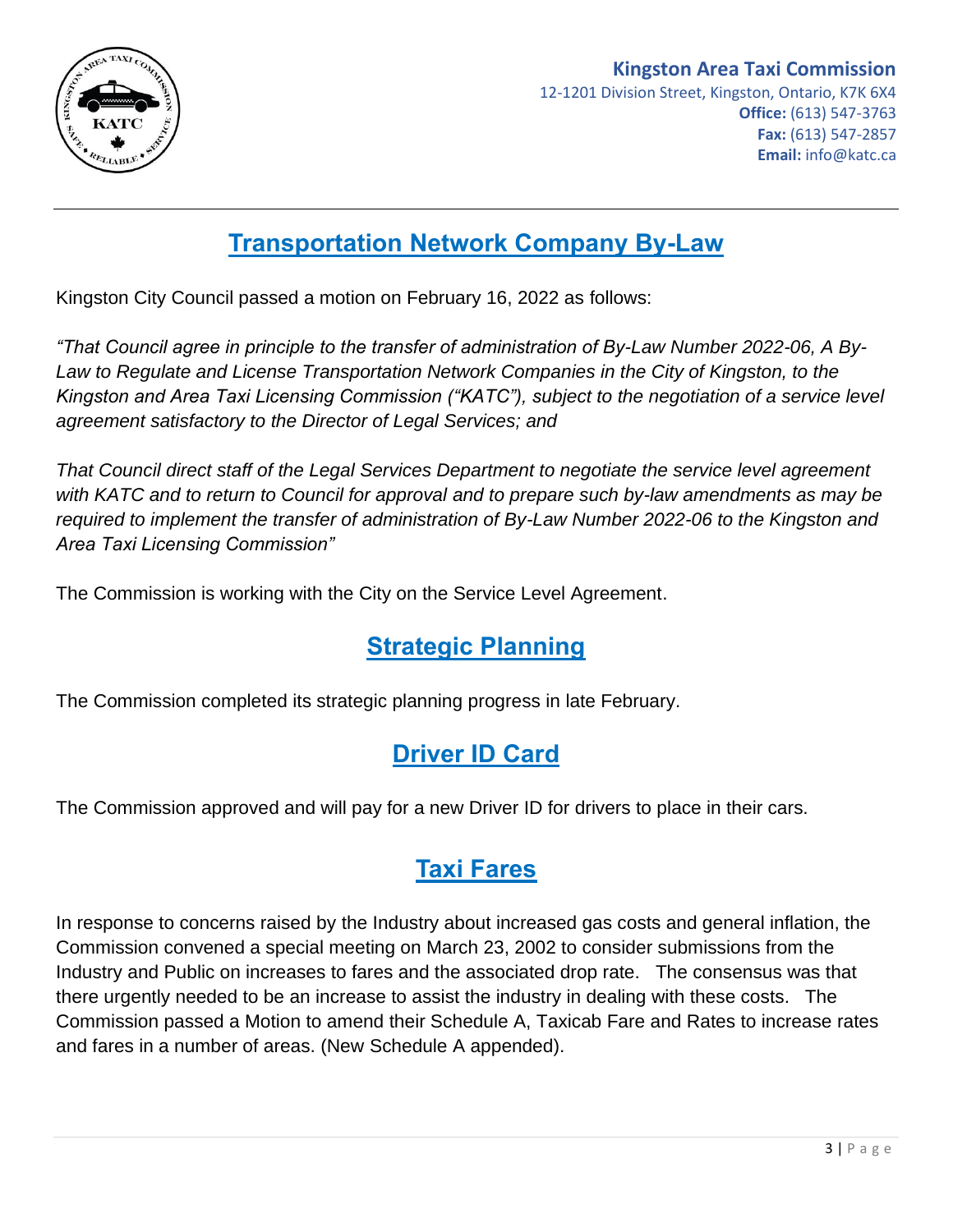

#### **Kingston Area Taxi Commission**

## **Fiscal Management**

The Commission approved their 2022 budget at their February meeting. The emphasis is on managing Commission funds prudently.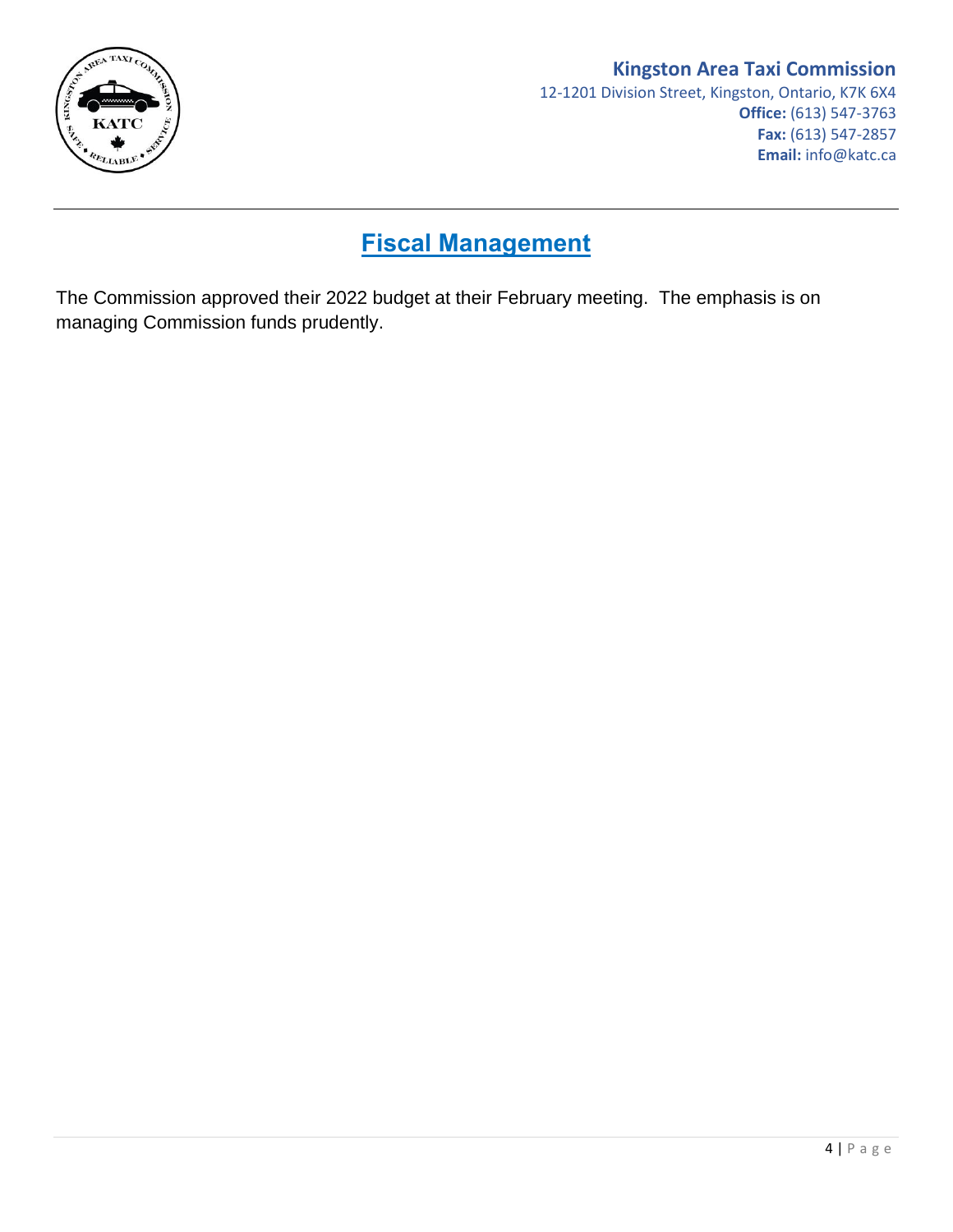

#### **Kingston Area Taxi Commission**

12-1201 Division Street, Kingston, Ontario, K7K 6X4 **Office:** (613) 547-3763 **Fax:** (613) 547-2857 **Email:** info@katc.ca



# **KINGSTON AREA TAXI COMMISSION BY-LAW NUMBER 2**

**SCHEDULE A TAXICAB FARE AND RATES** (Amended by By-Law 22-006)

The rates or fares to be charged by the Brokers, Plateholders, and Drivers of Taxicabs from a point within the Area of the Commission to any point within the Area of the Commission or from a point within the Area of the Commission to a point within five (5) kilometres beyond the Area of the Commission shall be calculated as follows, inclusive of Harmonized Sales Tax.

- 1. If the Taximeter is not on, the ride is FREE.
- 2. Distance travelled, number of passengers, and waiting time:

| (1) For the first 135 metres or part thereof                                                                                                                                                   | \$4.50 |
|------------------------------------------------------------------------------------------------------------------------------------------------------------------------------------------------|--------|
| (As of June 1, 2022, \$0.25 directly to Taxicab vehicle owner)                                                                                                                                 |        |
| (2) For each additional 135 metres or part thereof                                                                                                                                             | \$0.35 |
| (3) For each additional passenger in excess of one                                                                                                                                             | \$0.50 |
| (Charge does not apply when specific request for van for passengers)                                                                                                                           |        |
| *additional passenger surcharge does not apply to children twelve (12) years<br>of age or younger when in the company of an adult or to Personal Care Attendants<br>for Disabled Passenger(s). |        |
| (4) For waiting while under engagement for each twenty-five (25) seconds                                                                                                                       | \$0.35 |
| 3. Baggage:                                                                                                                                                                                    |        |
| (1) For use of trunk or storage area                                                                                                                                                           | \$0.50 |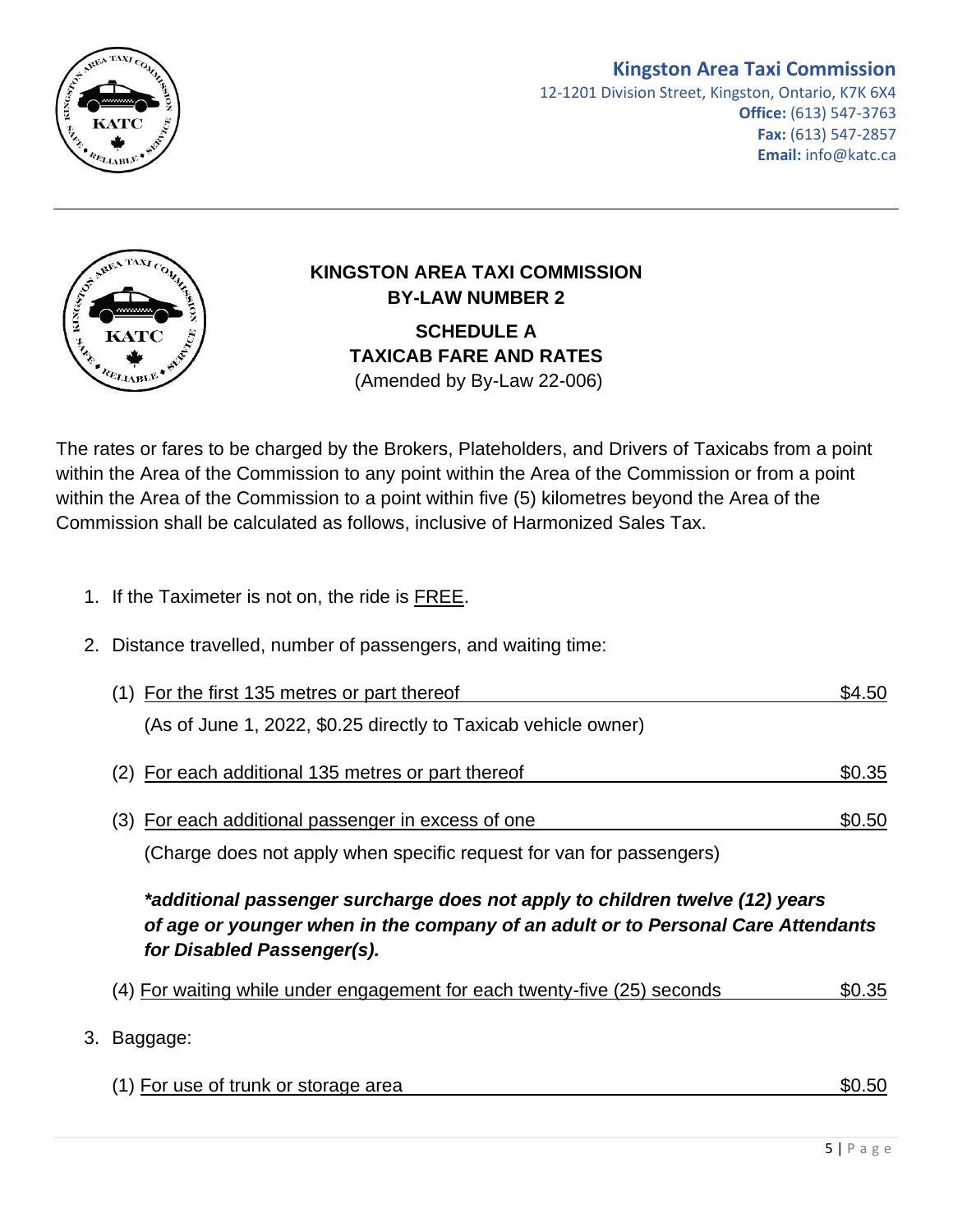

| (2) Briefcases and parcels of comparable size                                                                                                      | <b>NO CHARGE</b> |  |
|----------------------------------------------------------------------------------------------------------------------------------------------------|------------------|--|
| (If loaded or unloaded by passenger)                                                                                                               |                  |  |
| (3) Manual wheelchairs, including loading and unloading by Driver                                                                                  | <b>NO CHARGE</b> |  |
| (4) Service Dogs accompanying Special Needs Individuals                                                                                            | <b>NO CHARGE</b> |  |
| (5) Walkers used for medical reasons                                                                                                               | <b>NO CHARGE</b> |  |
| (6) Large Items (e.g. bicycles, skies, etc.)                                                                                                       | <b>SEE BELOW</b> |  |
| At the discretion of the Driver, to be agreed upon between the Driver and<br>Passenger(s) before commencement of the trip, but no less than \$2.00 |                  |  |
|                                                                                                                                                    |                  |  |
| (7) Delivery of any parcel or document where no passenger is carried                                                                               | \$8.25 (minimum) |  |
| (8) Parcels bigger than three cubic feet (.085 cubic meters) or over 60 lbs (27 kg) in weight                                                      |                  |  |
| are not covered by this tariff rate and any additional charges for these items should be                                                           |                  |  |
| agreed upon prior to the start of the trip.                                                                                                        |                  |  |
| (a) Pursuant to clause 2(8), Parcels or Items in excess that are deemed by the Taxi                                                                |                  |  |
| Operator in their sole discretion to be part of "moving in to or out of" a residence or                                                            |                  |  |
| commercial property are not covered by this tariff rate and any additional charges                                                                 |                  |  |
| for these items should be agreed upon prior to the start of the trip.                                                                              |                  |  |

- additional charges for oversized items as set out in Section 3(6)
- 4. Specific requests for vans for passengers  $$2.50$ (no fee for additional passengers in excess of one)
- 5. The Driver of a Taxicab shall pre-arrange the fare with the customer prior to commencement of the trip for flat rate trips which originate within the Area of the Commission and end more than five (5) kilometres beyond the Area of the Commission.